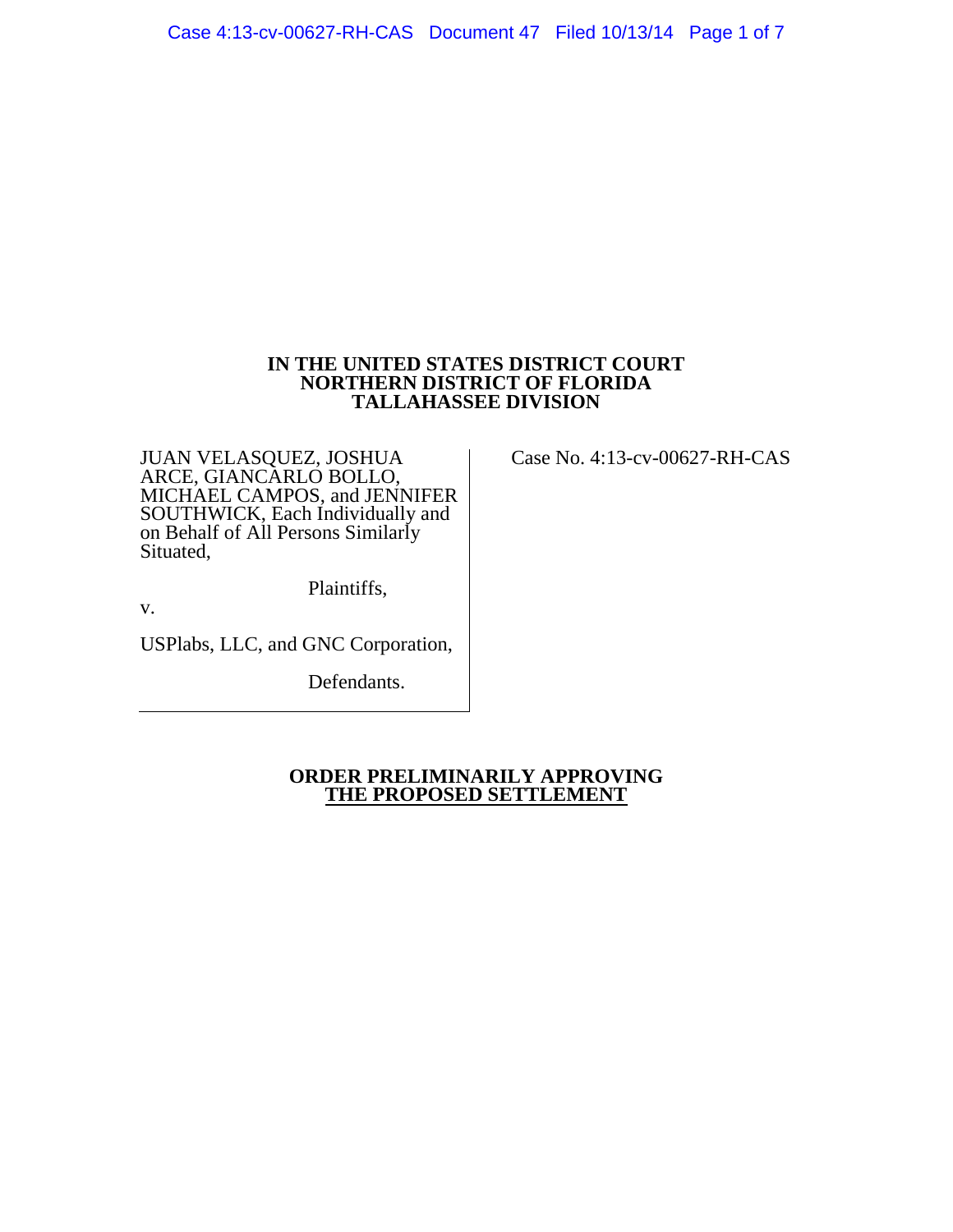WHEREAS, Plaintiffs in the above-captioned action, *Velasquez, et al. v. USPlabs, LLC and GNC Corp.*, Northern District of Florida, 4:13-cv-00627- RH-CAS ("the Action"), and Defendants USPlabs, LLC ("USPlabs") and GNC Corporation ("GNC") (collectively, "Defendants") have reached a proposed settlement and compromise of the disputes between them in the above action, which is embodied in the Settlement Agreement filed with the Court;

WHEREAS, the Parties have applied to the Court for preliminary approval of the proposed Settlement of the Action, the terms and conditions of which are set forth in the Stipulation and Agreement of Settlement (the "Settlement Agreement");

AND NOW, the Court, having read and considered the Settlement Agreement and accompanying documents and the Motion For Preliminary Settlement Approval and Supporting Papers, and the Parties to the Settlement Agreement having consented to the entry of this order, and all capitalized terms used herein having the meaning defined in the Settlement Agreement, **IT IS** 

## **HEREBY ORDERED AS FOLLOWS:**

1. The Court, for purposes of this Order, adopts all defined terms as set forth in the Settlement Agreement.

2. Subject to further consideration by the Court at the time of the Final Approval Hearing, the Court preliminarily approves the Settlement as fair, reasonable and adequate to the Settlement Class, as falling within the range of possible final approval, and as meriting submission to the Settlement Class for its consideration.

3. For purposes of the Settlement only, the Court certifies the Settlement Class, which means: All persons who purchased for personal consumption, and not for re-sale, one or more of the USPlabs Products (Jack3d, Versa-1, or OxyElite Pro containing either DMAA or aegeline) in the United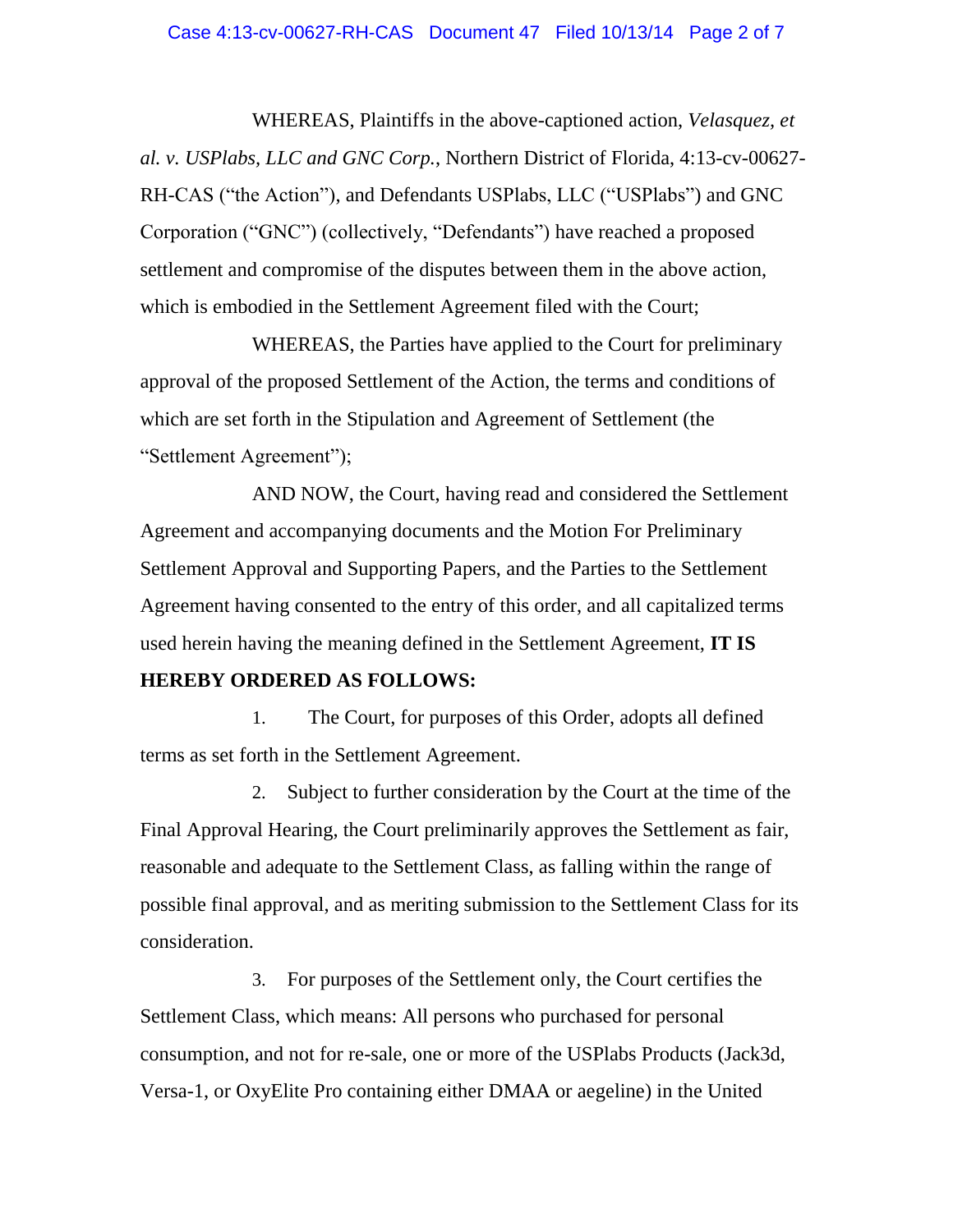States during the Class Period (August 17, 2012 through the date of final approval). Excluded from the Settlement Class are any officers, directors, or employees of Defendants, and the immediate family member of any such person, as well as any individual who received remuneration from Defendants in connection with that individual's use or endorsement of the USPlabs Products. Also excluded is any judge who may preside over this case.

4. The Court preliminarily finds, solely for purposes of considering this Settlement, that the requirements of Federal Rule of Civil Procedure 23 appear to be satisfied, including requirements for the existence of an ascertainable class, numerosity, typicality, commonality, adequacy of representation, and manageability of a settlement class, that common issues of law and fact predominate over individualized issues, and that a settlement class is superior to alternative means of resolving the claims and disputes at issue in this Action.

5. The Court appoints Juan Velasquez, Joshua Arce, Giancarlo Bollo, Michael Campos, and Jennifer Southwick as Class Representatives. The Court also appoints Howard & Associates, P.A. and Desai Law Firm, P.C. as Class Counsel for purposes of this Settlement.

6. A Final Approval Hearing shall be held before this Court at 10:00 a.m. on Thursday, February 26, 2015, in the United States District Court for the Northern District of Florida, to address: (a) whether the proposed Settlement should be finally approved as fair, reasonable and adequate, and whether the Final Approval Order and Judgment should be entered; and (b) whether Class Counsel's application for attorneys' fees, costs, expenses and incentive awards should be approved. Consideration of any application for an award of attorneys' fees, costs, expenses and incentive awards shall be separate from consideration of whether or not the proposed Settlement should be approved.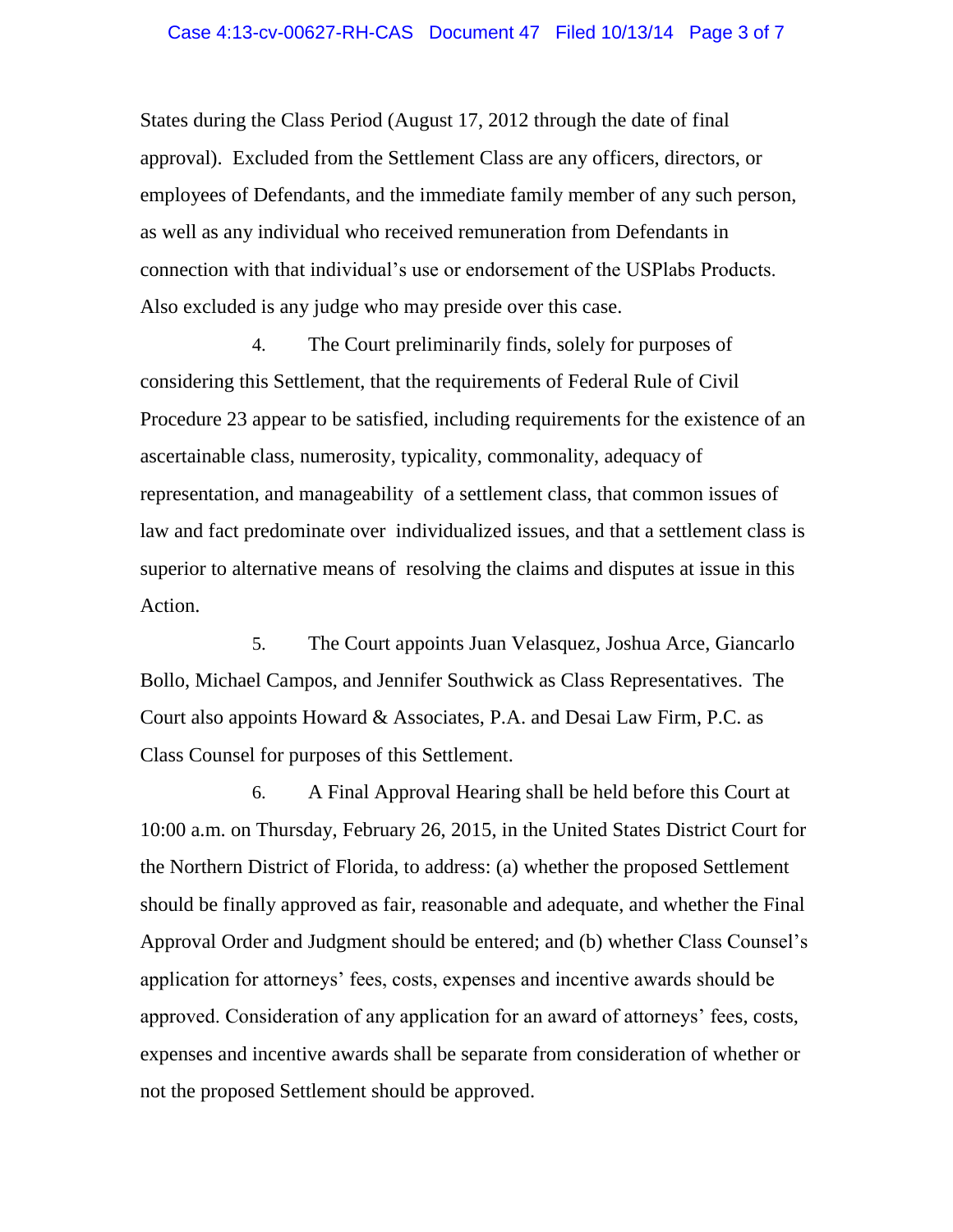## Case 4:13-cv-00627-RH-CAS Document 47 Filed 10/13/14 Page 4 of 7

7. With the exception of such proceedings as are necessary to implement, effectuate and grant final approval to the terms of the Settlement Agreement, all proceedings are stayed in this Action and all Settlement Class Members are enjoined from commencing or continuing any action or proceeding in any court or tribunal asserting any claims encompassed by the Settlement Agreement, unless the Settlement Class Member timely files a valid Request for Exclusion as defined in the Settlement Agreement.

8. The Court approves, as to form and content, the long and short-form Publication Notices, substantially in the forms attached as Exhibits C, and D to the Settlement Agreement. The Notice Plan, including Direct Notice, Publication Notice and Internet Notice, shall be implemented as set forth in Article IV of the Settlement Agreement, the submissions of Plaintiff in support of Preliminary Approval, and the Settlement Administrator's Declaration Regarding the Settlement Notice Plan. No later than ten (10) days prior to the Final Approval Hearing, the Settlement Administrator and Notice Provider shall file with the Court declarations attesting to compliance with this Order.

9. The Court finds that the Notice Plan as set forth in Article IV of the Settlement Agreement, the submissions of Plaintiff in support of Preliminary Approval, and the Settlement Administrator's Declaration Regarding the Settlement Notice Plan constitutes the best notice practicable under the circumstances and shall constitute due and sufficient notice to the Settlement Class of the pendency of the Action, certification of the Settlement Class, the terms of the Settlement Agreement, and the Fairness Hearing, and complies fully with the requirements of the Federal Rules of Civil Procedure, the United States Constitution, and any other applicable law.

10. The Court further finds that the Notice Plan described in Article IV of the Settlement Agreement, the submissions of Plaintiff in support of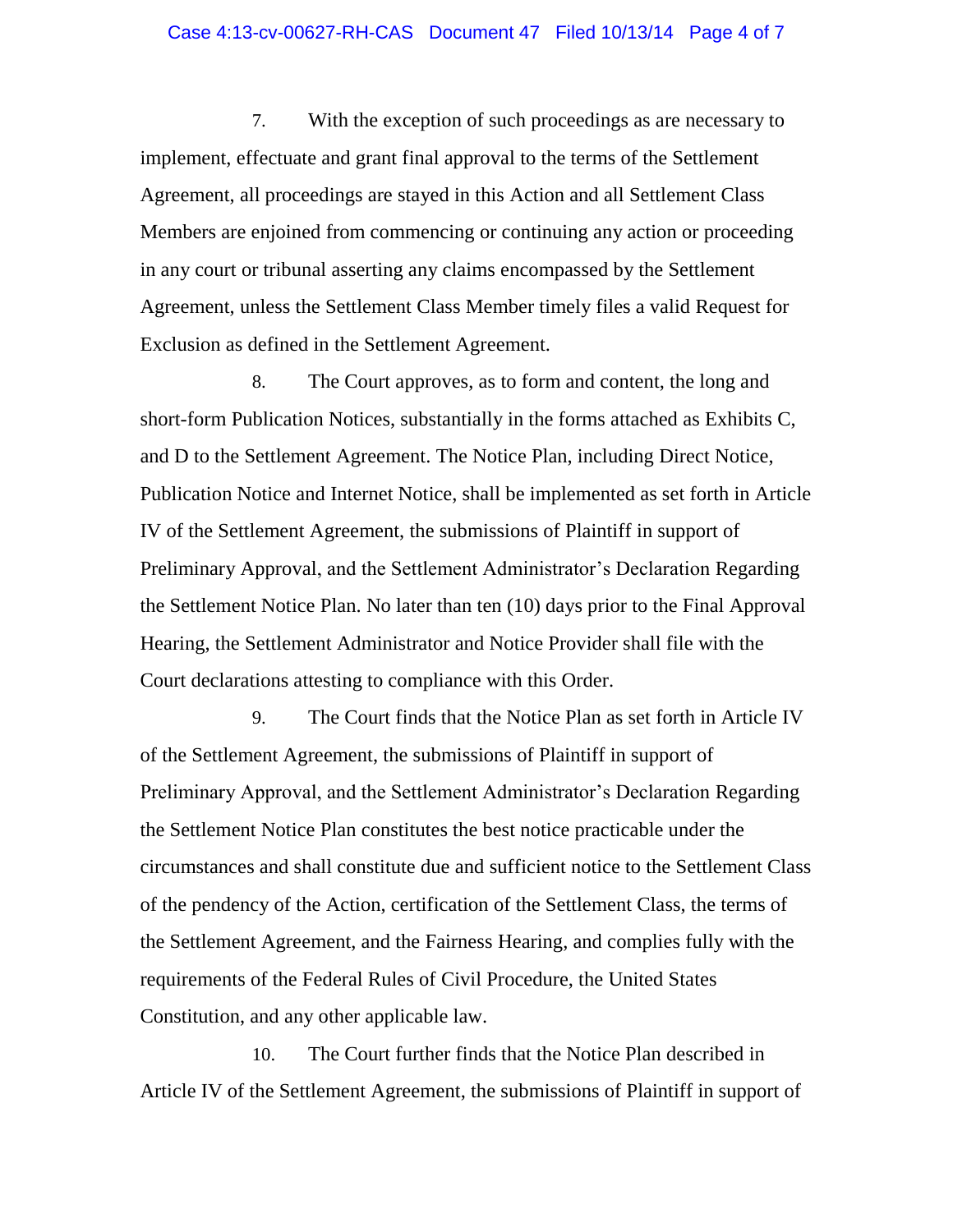Preliminary Approval, and the Settlement Administrator's Declaration regarding the Settlement Notice Plan will adequately inform members of the Settlement Class of their right to exclude themselves from the Settlement Class so as not to be bound by the terms of the Settlement Agreement. Any member of the Settlement Class who desires to be excluded from the Settlement Class, and therefore not bound by the terms of the Settlement Agreement, must submit to the Settlement Administrator, pursuant to the instructions set forth in the Notice, a timely and valid written Request for Exclusion, submitted online or postmarked at least twenty-one (21) days prior to the date set for the Final Approval Hearing in paragraph 7 above. Not later than ten (10) days before the Final Approval Hearing, the Settlement Administrator shall prepare and deliver to Class Counsel, who shall file it with the Court, and Defense Counsel, a report stating the total number of Persons that have submitted timely and valid Requests for Exclusion from the Settlement Class, and the names of such Persons.

11. Any member of the Settlement Class who elects to be excluded shall not be entitled to receive any of the benefits of the Settlement Agreement, shall not be bound by the release of any claims pursuant to the Settlement Agreement, and shall not be entitled to object to the Settlement Agreement or appear at the Final Approval Hearing. The names of all Persons timely submitting valid Requests for Exclusion shall be provided to the Court.

> 12. Service of all papers on counsel for the Parties shall be made as follows:

> > To Class Counsel:

P. Tim Howard, Esq. HOWARD AND ASSOCIATES, P.A. 2120 Killarney Way, Suite 125 Tallahassee, Fl 32309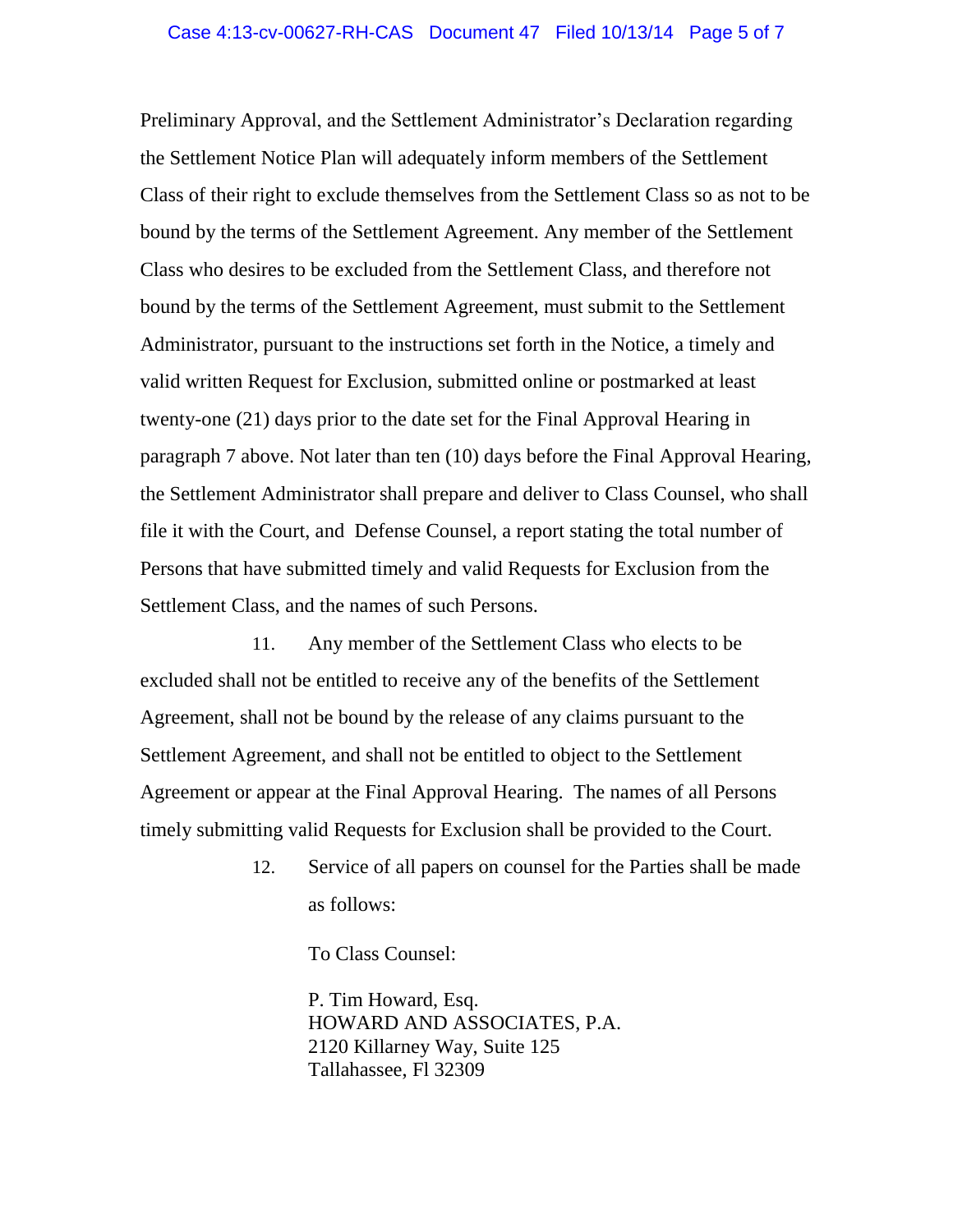Aashish Y. Desai, Esq. DESAI LAW FIRM, P.C. Pacific Arts Plaza 3200 Bristol Street, Ste. 650 Costa Mesa, CA 92626

To Defense Counsel:

Angel A. Garganta, Esq. VENABLE LLP Spear Tower, 40th Floor One Market Plaza San Francisco, CA 94105

13. Only Settlement Class Members who have filed and served valid and timely notices of intention to appear, together with supporting papers, shall be entitled to be heard at the Final Approval Hearing.

14. Any Settlement Class Member who does not make an objection in the time and manner provided shall be deemed to have waived such objection and forever shall be foreclosed from making any objection to the fairness or adequacy of the proposed Settlement as incorporated in the Settlement Agreement, adequacy of notice, the payment of attorneys' fees and costs, the payment of incentive awards, and/or the Final Approval Order and Judgment. Any Settlement Class Member who makes a timely written objection in the time and manner provided, but fails to appear at the Final Approval Hearing, shall have waived the right to appeal the fairness or adequacy of the proposed Settlement as incorporated in the Settlement Agreement, adequacy of notice, the payment of attorneys' fees and costs, the payment of incentive awards, and/or the Final Approval Order and Judgment.

15. In the event that the proposed Settlement is not approved by the Court, or in the event that the Settlement Agreement becomes null and void pursuant to its terms, this Order and all orders entered in connection therewith